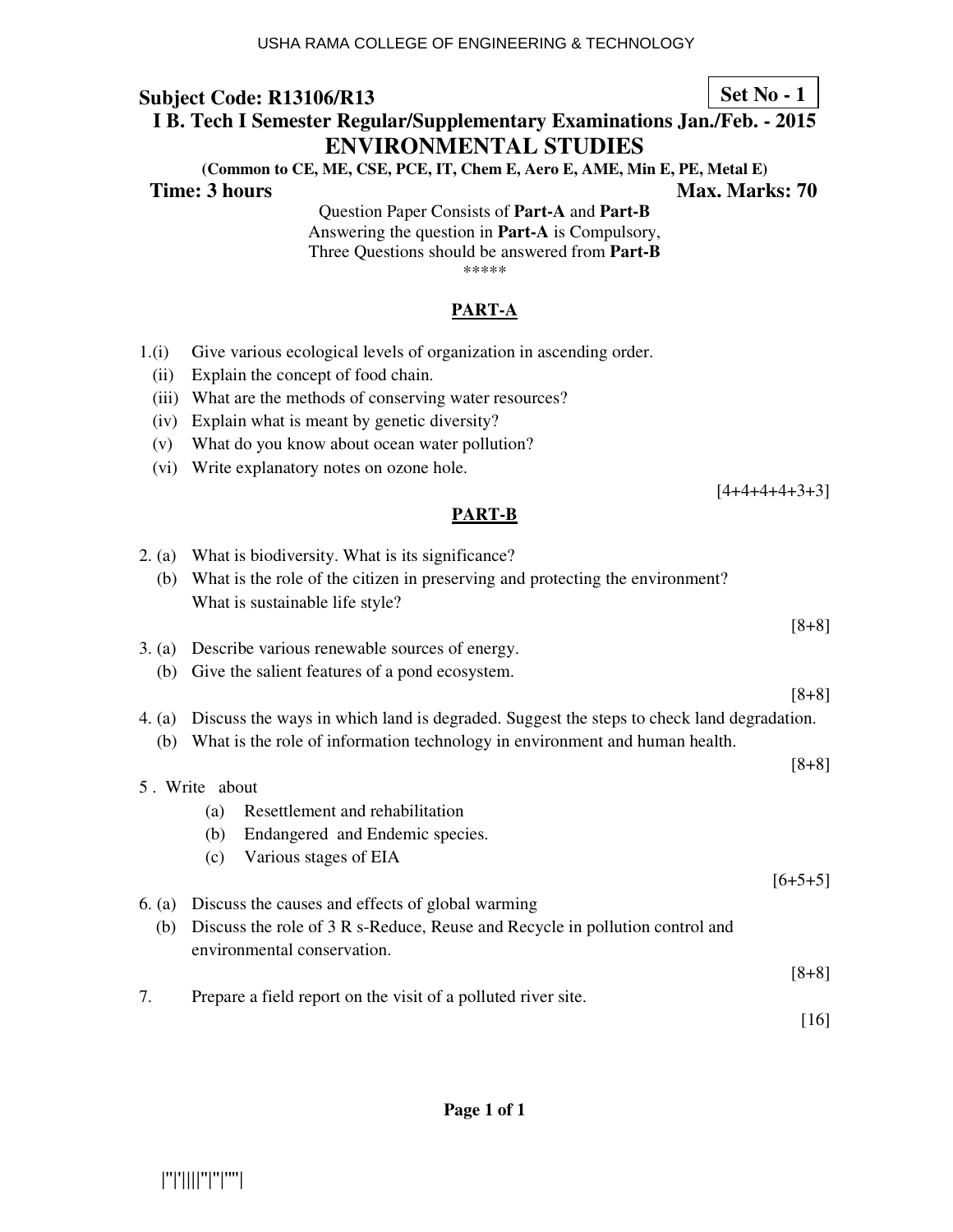## **I B. Tech I Semester Regular/Supplementary Examinations Jan./Feb. - 2015 ENVIRONMENTAL STUDIES**

**(Common to CE, ME, CSE, PCE, IT, Chem E, Aero E, AME, Min E, PE, Metal E) Time: 3 hours Max. Marks: 70 Max. Marks: 70** 

> Question Paper Consists of **Part-A** and **Part-B** Answering the question in **Part-A** is Compulsory, Three Questions should be answered from **Part-B** \*\*\*\*\*

### **PART-A**

- 1.(i) Differentiate between primary succession and secondary succession.
	- (ii) What are the methods of conserving soil erosion.
	- (iii) Differentiate between a national park and sanctuary.
	- (iv) Mention the causes of smog and acid rain.
	- (v) What is forest conservation act?
	- (vi) Write about environmental audit.

#### **PART-B**

| 2. (a)   | Define biodiversity. How is, diversity at various levels generally conserved.                                   |           |  |
|----------|-----------------------------------------------------------------------------------------------------------------|-----------|--|
| (b)      | Write about producers, consumers and decomposers.                                                               |           |  |
|          |                                                                                                                 | $[8+8]$   |  |
| 3. (a)   | What are mineral resources? How can mineral resources be conserved?                                             |           |  |
| (b)      | What are the global effects of air pollution? Discuss the sources and effects of ozone holes<br>and acid rains. |           |  |
|          |                                                                                                                 | $[8+8]$   |  |
| 4(a)     | Discuss the causes and effects of global warming                                                                |           |  |
| (b)      | Write about Aquatic ecosystem                                                                                   |           |  |
|          |                                                                                                                 | $[8+8]$   |  |
| 5. $(a)$ | Discuss the role of 3 R s-Reduce, Reuse and Recycle in pollution control and                                    |           |  |
|          | environmental conservation.                                                                                     |           |  |
| (b)      | What is the role of an individual in conservation of natural resources?                                         |           |  |
|          |                                                                                                                 | $[8+8]$   |  |
| 6.       | Write short notes on                                                                                            |           |  |
|          | Extinction of species<br>(a)                                                                                    |           |  |
|          | Nuclear hazards<br>(b)                                                                                          |           |  |
|          | Composting<br>(c)                                                                                               |           |  |
|          | Green belts<br>(d)                                                                                              |           |  |
|          |                                                                                                                 | [4+4+4+4] |  |
| 7.       | Prepare a field report to the visit to a Mountain ecosystem.                                                    |           |  |
|          |                                                                                                                 | $[16]$    |  |

|''|'||||''|''|''''|

**Set No - 2**

[5+4+4+4+3+2]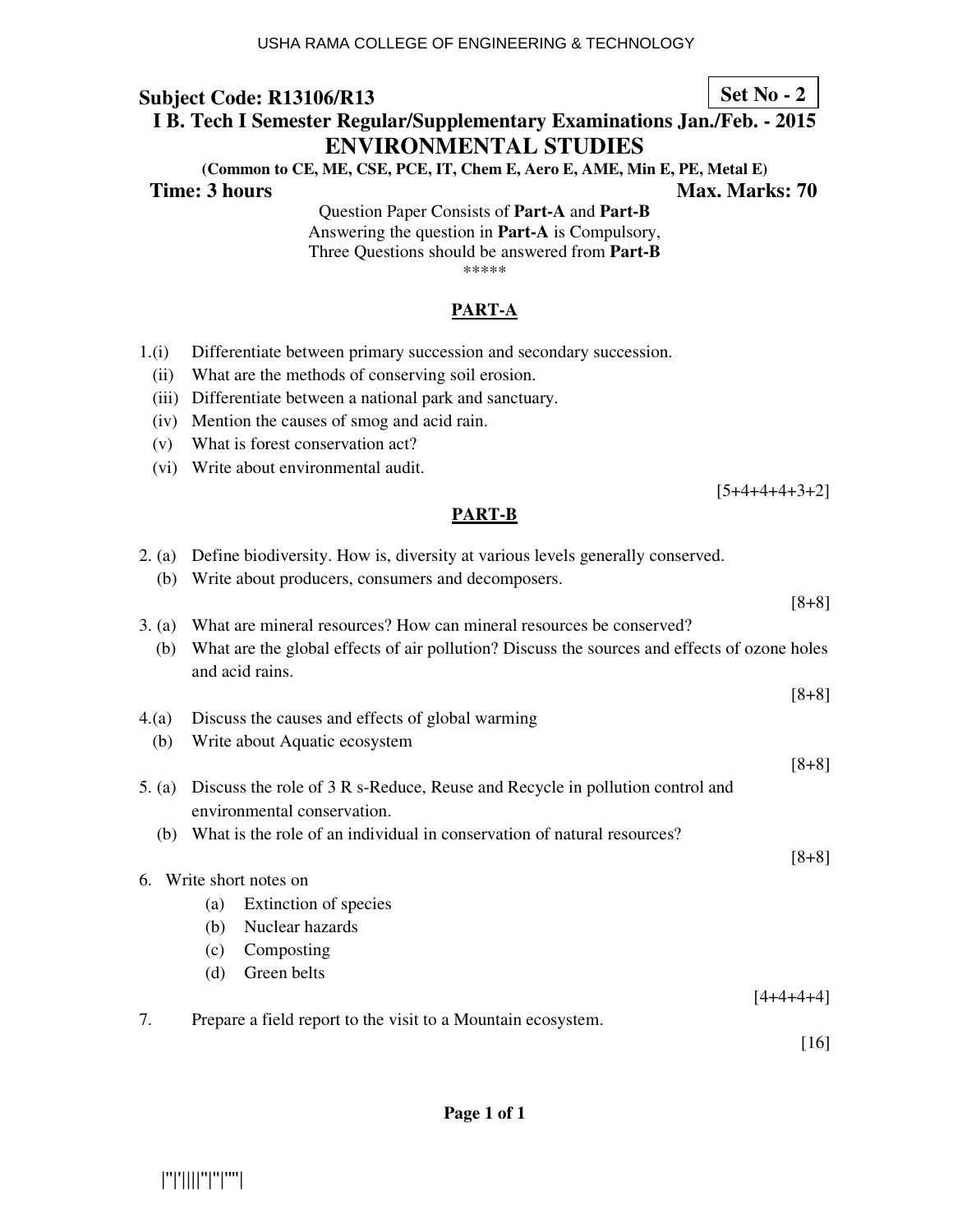# **I B. Tech I Semester Regular/Supplementary Examinations Jan./Feb. - 2015 ENVIRONMENTAL STUDIES**

**(Common to CE, ME, CSE, PCE, IT, Chem E, Aero E, AME, Min E, PE, Metal E) Time: 3 hours Max. Marks: 70 Max. Marks: 70** 

> Question Paper Consists of **Part-A** and **Part-B** Answering the question in **Part-A** is Compulsory, Three Questions should be answered from **Part-B** \*\*\*\*\*

#### **PART-A**

- 1.(i) Write about chipko movement.
	- (ii) What are ecological pyramids? Write about different types of pyramids
	- (iii) Write about species biodiversity.
	- (iv) Write about Bhopal gas tragedy. It is what type of pollution?
	- (v) What is EIA?
	- (vi) Write about water logging and salinity.

#### [4+4+4+4+2+4]

#### **PART-B**

|          |                 |                           | $[6+10]$                                                                                                                                                                                                                                                                                                                                                                                                                                                                                                                                                                                                                                                |
|----------|-----------------|---------------------------|---------------------------------------------------------------------------------------------------------------------------------------------------------------------------------------------------------------------------------------------------------------------------------------------------------------------------------------------------------------------------------------------------------------------------------------------------------------------------------------------------------------------------------------------------------------------------------------------------------------------------------------------------------|
|          |                 |                           |                                                                                                                                                                                                                                                                                                                                                                                                                                                                                                                                                                                                                                                         |
|          |                 |                           | $[16]$                                                                                                                                                                                                                                                                                                                                                                                                                                                                                                                                                                                                                                                  |
|          |                 |                           |                                                                                                                                                                                                                                                                                                                                                                                                                                                                                                                                                                                                                                                         |
| (b)      |                 |                           |                                                                                                                                                                                                                                                                                                                                                                                                                                                                                                                                                                                                                                                         |
|          |                 |                           | $[4+12]$                                                                                                                                                                                                                                                                                                                                                                                                                                                                                                                                                                                                                                                |
|          |                 |                           |                                                                                                                                                                                                                                                                                                                                                                                                                                                                                                                                                                                                                                                         |
|          | (a)             | CFC's                     |                                                                                                                                                                                                                                                                                                                                                                                                                                                                                                                                                                                                                                                         |
|          | (b)             | <b>EMP</b>                |                                                                                                                                                                                                                                                                                                                                                                                                                                                                                                                                                                                                                                                         |
|          | (c)             | Rain water harvesting     |                                                                                                                                                                                                                                                                                                                                                                                                                                                                                                                                                                                                                                                         |
|          | (d)             | Food chains and food webs |                                                                                                                                                                                                                                                                                                                                                                                                                                                                                                                                                                                                                                                         |
|          |                 |                           | -4+4+4                                                                                                                                                                                                                                                                                                                                                                                                                                                                                                                                                                                                                                                  |
| 6. $(a)$ |                 |                           |                                                                                                                                                                                                                                                                                                                                                                                                                                                                                                                                                                                                                                                         |
| (b)      |                 |                           |                                                                                                                                                                                                                                                                                                                                                                                                                                                                                                                                                                                                                                                         |
|          |                 |                           | $[8+8]$                                                                                                                                                                                                                                                                                                                                                                                                                                                                                                                                                                                                                                                 |
|          |                 |                           |                                                                                                                                                                                                                                                                                                                                                                                                                                                                                                                                                                                                                                                         |
|          |                 |                           |                                                                                                                                                                                                                                                                                                                                                                                                                                                                                                                                                                                                                                                         |
|          |                 |                           | $[8+8]$                                                                                                                                                                                                                                                                                                                                                                                                                                                                                                                                                                                                                                                 |
|          | 7. $(a)$<br>(b) |                           | 2. (a) Explain the significance of biomass energy.<br>(b) Write about desert ecosystem and forest ecosystem.<br>3. What is noise pollution? Discuss the sources and effects of noise pollution. How can noise<br>pollution be controlled?<br>4. (a) What is Environmental audit? Explain.<br>What is ex-situ and in-situ conservation of biodiversity?<br>5. Write short notes on<br>What are waste lands? What are the means of their conservation?<br>Distinguish between renewable and non-renewable resources<br>Mention the different environmental acts and write about one.<br>Discuss about Environmental ethics and issues connected there on. |

**Set No - 3**